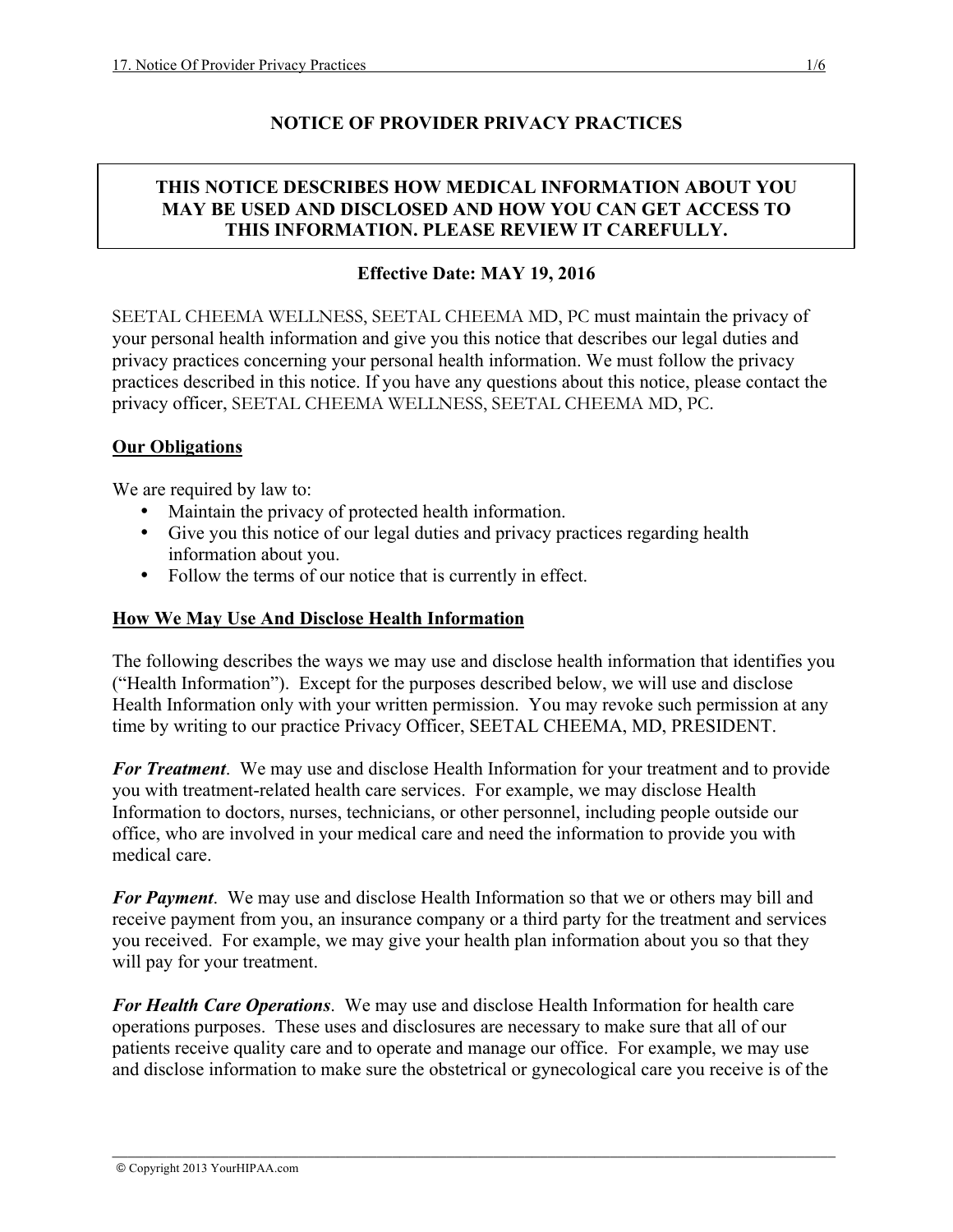highest quality. We also may share information with other entities that have a relationship with you (for example, your health plan) for their health care operation activities.

*Appointment Reminders, Treatment Alternatives and Health Related Benefits and Services*. We may use and disclose Health Information to contact you to remind you that you have an appointment with us. We also may use and disclose Health Information to tell you about treatment alternatives or health-related benefits and services that may be of interest to you.

*Individuals Involved in Your Care or Payment for Your Care*. When appropriate, we may share Health Information with a person who is involved in your medical care or payment for your care, such as your family or a close friend. We also may notify your family about your location or general condition or disclose such information to an entity assisting in a disaster relief effort.

*Research*. Under certain circumstances, we may use and disclose Health Information for research. For example, a research project may involve comparing the health of patients who received one treatment to those who received another, for the same condition. Before we use or disclose Health Information for research, the project will go through a special approval process. Even without special approval, we may permit researchers to look at records to help them identify patients who may be included in their research project or for other similar purposes, as long as they do not remove or take a copy of any Health Information.

## **Special Situations**

*As Required by Law*. We will disclose Health Information when required to do so by international, federal, state or local law.

*To Avert a Serious Threat to Health or Safety*. We may use and disclose Health Information when necessary to prevent a serious threat to your health and safety or the health and safety of the public or another person. Disclosures, however, will be made only to someone who may be able to help prevent the threat.

*Business Associates*. We may disclose Health Information to our business associates that perform functions on our behalf or provide us with services if the information is necessary for such functions or services. For example, we may use another company to perform billing services on our behalf. All of our business associates are obligated to protect the privacy of your information and are not allowed to use or disclose any information other than as specified in our contract.

*Organ and Tissue Donation*. If you are an organ donor, we may use or release Health Information to organizations that handle organ procurement or other entities engaged in procurement, banking or transportation of organs, eyes or tissues to facilitate organ, eye or tissue donation and transplantation.

*Military and Veterans*. If you are a member of the armed forces, we may release Health Information as required by military command authorities. We also may release Health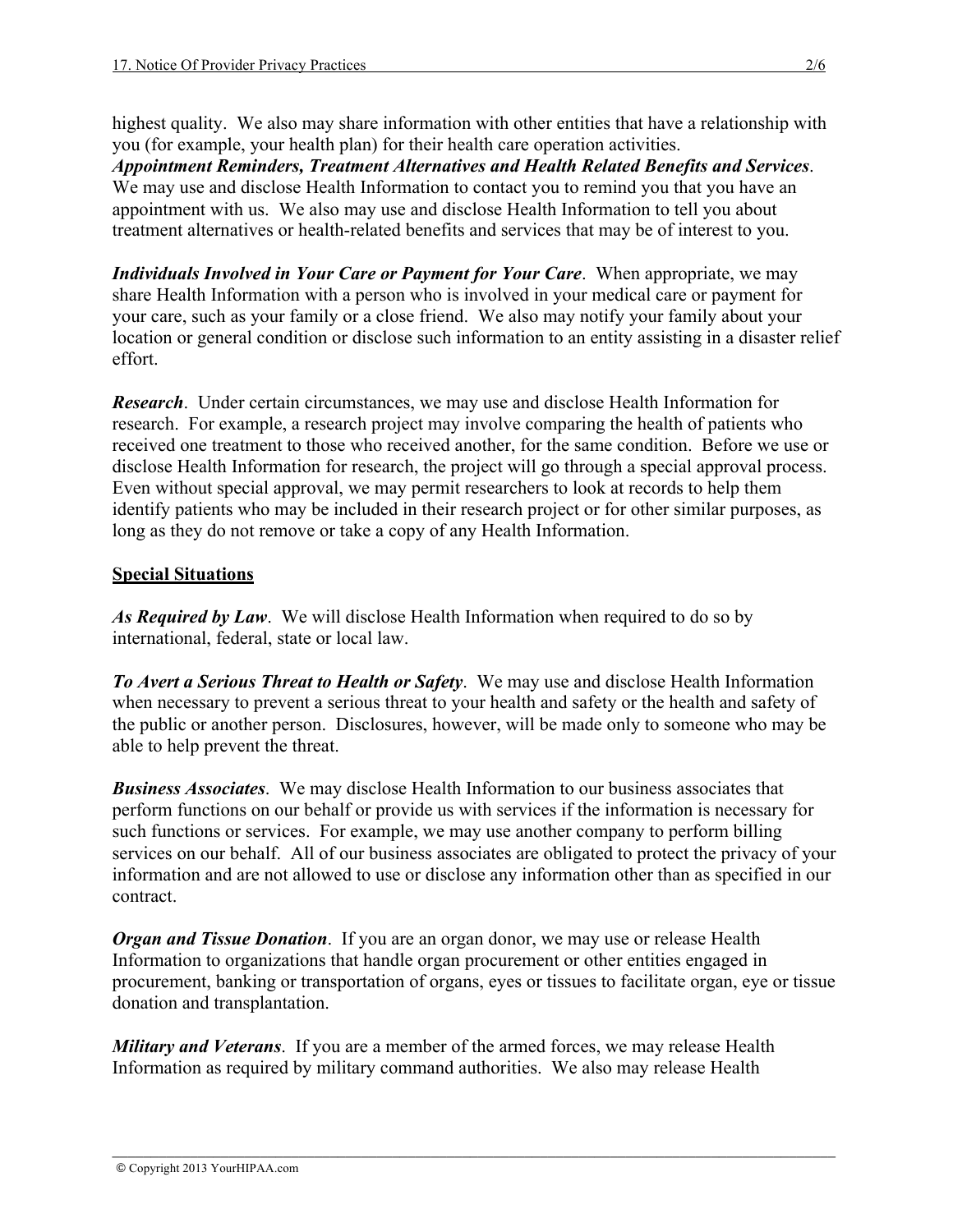Information to the appropriate foreign military authority if you are a member of a foreign military.

*Workers' Compensation*. We may release Health Information for workers' compensation or similar programs. These programs provide benefits for work-related injuries or illness.

*Public Health Risks.* We may disclose Health Information for public health activities. These activities generally include disclosures to prevent or control disease, injury or disability; report births and deaths; report child abuse or neglect; report reactions to medications or problems with products; notify people of recalls of products they may be using; a person who may have been exposed to a disease or may be at risk for contracting or spreading a disease or condition; and the appropriate government authority if we believe a patient has been the victim of abuse, neglect or domestic violence. We will only make this disclosure if you agree or when required or authorized by law.

*Health Oversight Activities*. We may disclose Health Information to a health oversight agency for activities authorized by law. These oversight activities include, for example, audits, investigations, inspections, and licensure. These activities are necessary for the government to monitor the health care system, government programs, and compliance with civil rights laws.

*Data Breach Notification Purposes.* We may use or disclose your Protected Health Information to provide legally required notices of unauthorized access to or disclosure of your health information.

*Lawsuits and Disputes*. If you are involved in a lawsuit or a dispute, we may disclose Health Information in response to a court or administrative order. We also may disclose Health Information in response to a subpoena, discovery request, or other lawful process by someone else involved in the dispute, but only if efforts have been made to tell you about the request or to obtain an order protecting the information requested.

*Law Enforcement*. We may release Health Information if asked by a law enforcement official if the information is: (1) in response to a court order, subpoena, warrant, summons or similar process; (2) limited information to identify or locate a suspect, fugitive, material witness, or missing person; (3) about the victim of a crime even if, under certain very limited circumstances, we are unable to obtain the person's agreement; (4) about a death we believe may be the result of criminal conduct; (5) about criminal conduct on our premises; and (6) in an emergency to report a crime, the location of the crime or victims, or the identity, description or location of the person who committed the crime.

*Coroners, Medical Examiners and Funeral Directors*. We may release Health Information to a coroner or medical examiner. This may be necessary, for example, to identify a deceased person or determine the cause of death. We also may release Health Information to funeral directors as necessary for their duties.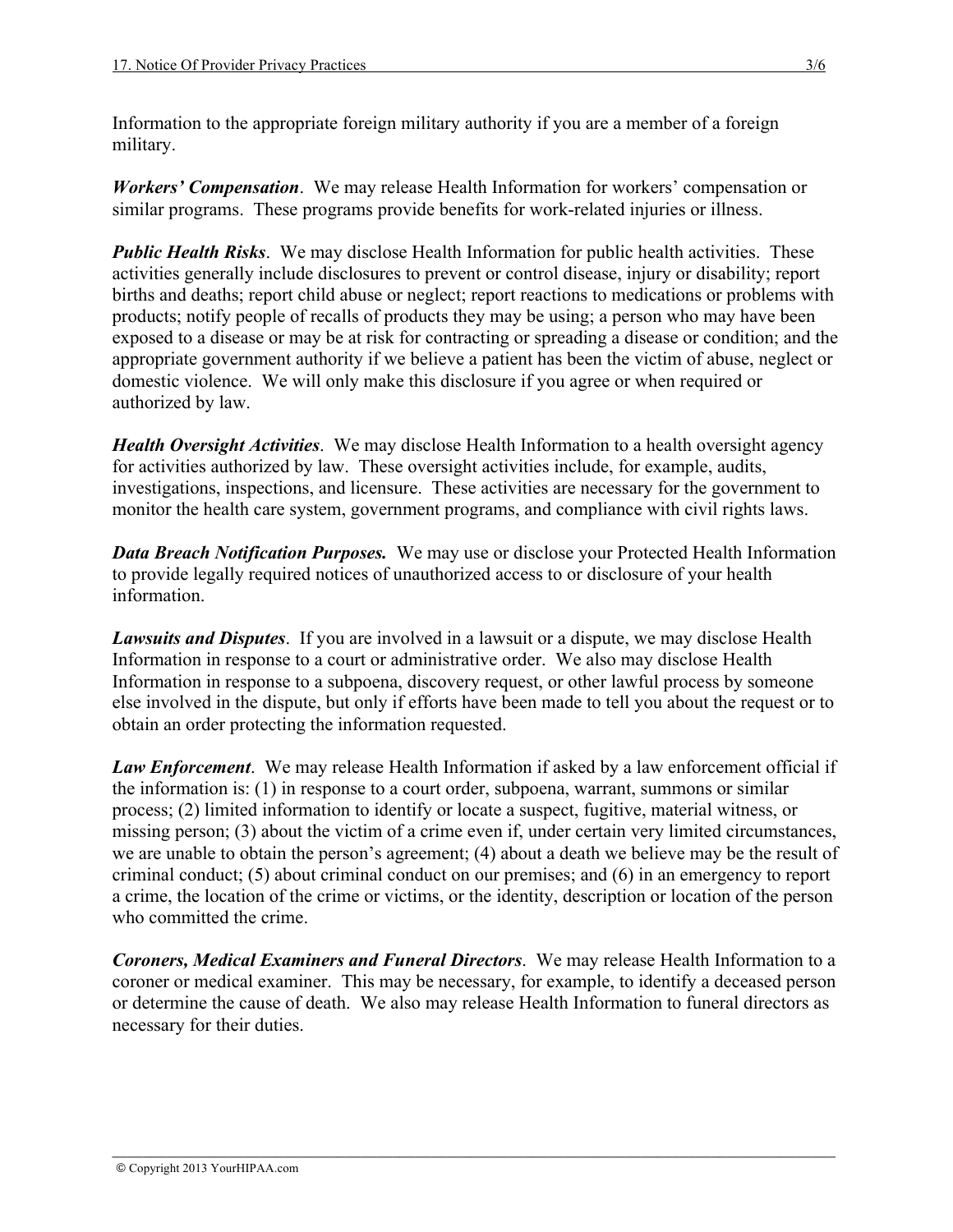*National Security and Intelligence Activities*. We may release Health Information to authorized federal officials for intelligence, counter-intelligence, and other national security activities authorized by law.

*Protective Services for the President and Others*. We may disclose Health Information to authorized federal officials so they may provide protection to the President, other authorized persons or foreign heads of state or to conduct special investigations.

*Inmates or Individuals in Custody*. If you are an inmate of a correctional institution or under the custody of a law enforcement official, we may release Health Information to the correctional institution or law enforcement official. This release would be if necessary: (1) for the institution to provide you with health care; (2) to protect your health and safety or the health and safety of others; or (3) the safety and security of the correctional institution.

## **Uses And Disclosures That Requires Us To Give You An Opportunity To Object And Opt Out**

*Individuals Involved in Your Care or Payment for Your Care.* Unless you object, we may disclose to a member of your family, a relative, a close friend or any other person you identify, your Protected Health Information that directly relates to that person's involvement in your health care. If you are unable to agree or object to such a disclosure, we may disclose such information as necessary if we determine that it is in your best interest based on our professional judgment.

**Disaster Relief.** We may disclose your Protected Health Information to disaster relief organizations that seek your Protected Health Information to coordinate your care, or notify family and friends of your location or condition in a disaster. We will provide you with an opportunity to agree or object to such a disclosure whenever we practically can do so.

## **Your Written Authorization Is Required For Other Uses And Disclosures**

The following uses and disclosures of your Protected Health Information will be made only with your written authorization:

- 1. Uses and disclosures of Protected Health Information for marketing purposes; and
- 2. Disclosures that constitute a sale of your Protected Health Information

Other uses and disclosures of Protected Health Information not covered by this Notice or the laws that apply to us will be made only with your written authorization. If you do give us an authorization, you may revoke it at any time by submitting a written revocation to our Privacy Officer and we will no longer disclose Protected Health Information under the authorization. But disclosure that we made in reliance on your authorization before you revoked it will not be affected by the revocation.

# **Your Rights**

You have the following rights regarding Health Information we have about you: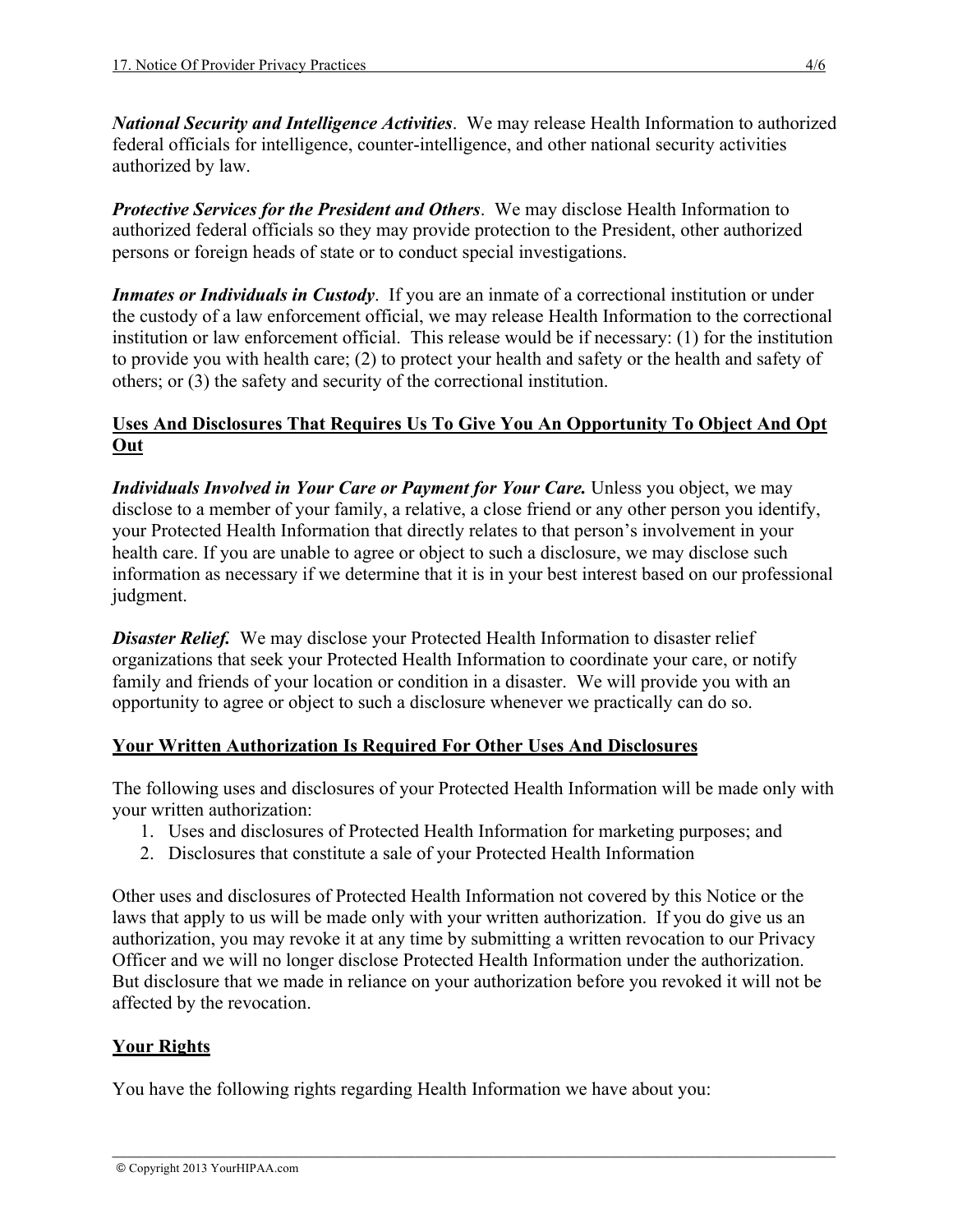*Right to Inspect and Copy.* You have a right to inspect and copy Health Information that may be used to make decisions about your care or payment for your care. This includes medical and billing records, other than psychotherapy notes. To inspect and copy this Health Information, you must make your request, in writing, to SEETAL CHEEMA, MD, PRESIDENT. We have up to 30 days to make your Protected Health Information available to you and we may charge you a reasonable fee for the costs of copying, mailing or other supplies associated with your request. We may not charge you a fee if you need the information for a claim for benefits under the Social Security Act or any other state of federal needs-based benefit program. We may deny your request in certain limited circumstances. If we do deny your request, you have the right to have the denial reviewed by a licensed healthcare professional who was not directly involved in the denial of your request, and we will comply with the outcome of the review.

*Right to an Electronic Copy of Electronic Medical Records.* If your Protected Health Information is maintained in an electronic format (known as an electronic medical record or an electronic health record), you have the right to request that an electronic copy of your record be given to you or transmitted to another individual or entity. We will make every effort to provide access to your Protected Health Information in the form or format you request, if it is readily producible in such form or format. If the Protected Health Information is not readily producible in the form or format you request your record will be provided in either our standard electronic format or if you do not want this form or format, a readable hard copy form. We may charge you a reasonable, cost-based fee for the labor associated with transmitting the electronic medical record.

*Right to Get Notice of a Breach.* You have the right to be notified upon a breach of any of your unsecured Protected Health Information.

*Right to Amend.* If you feel that Health Information we have is incorrect or incomplete, you may ask us to amend the information. You have the right to request an amendment for as long as the information is kept by or for our office. To request an amendment, you must make your request, in writing, to SEETAL CHEEMA, MD, PRESIDENT.

*Right to an Accounting of Disclosures*. You have the right to request a list of certain disclosures we made of Health Information for purposes other than treatment, payment and health care operations or for which you provided written authorization. To request an accounting of disclosures, you must make your request, in writing, to SEETAL CHEEMA, MD, PRESIDENT.

*Right to Request Restrictions*. You have the right to request a restriction or limitation on the Health Information we use or disclose for treatment, payment, or health care operations. You also have the right to request a limit on the Health Information we disclose to someone involved in your care or the payment for your care, like a family member or friend. For example, you could ask that we not share information about a particular diagnosis or treatment with your spouse. To request a restriction, you must make your request, in writing, to SEETAL CHEEMA, MD, PRESIDENT. We are not required to agree to your request unless you are asking us to restrict the use and disclosure of your Protected Health Information to a health plan for payment